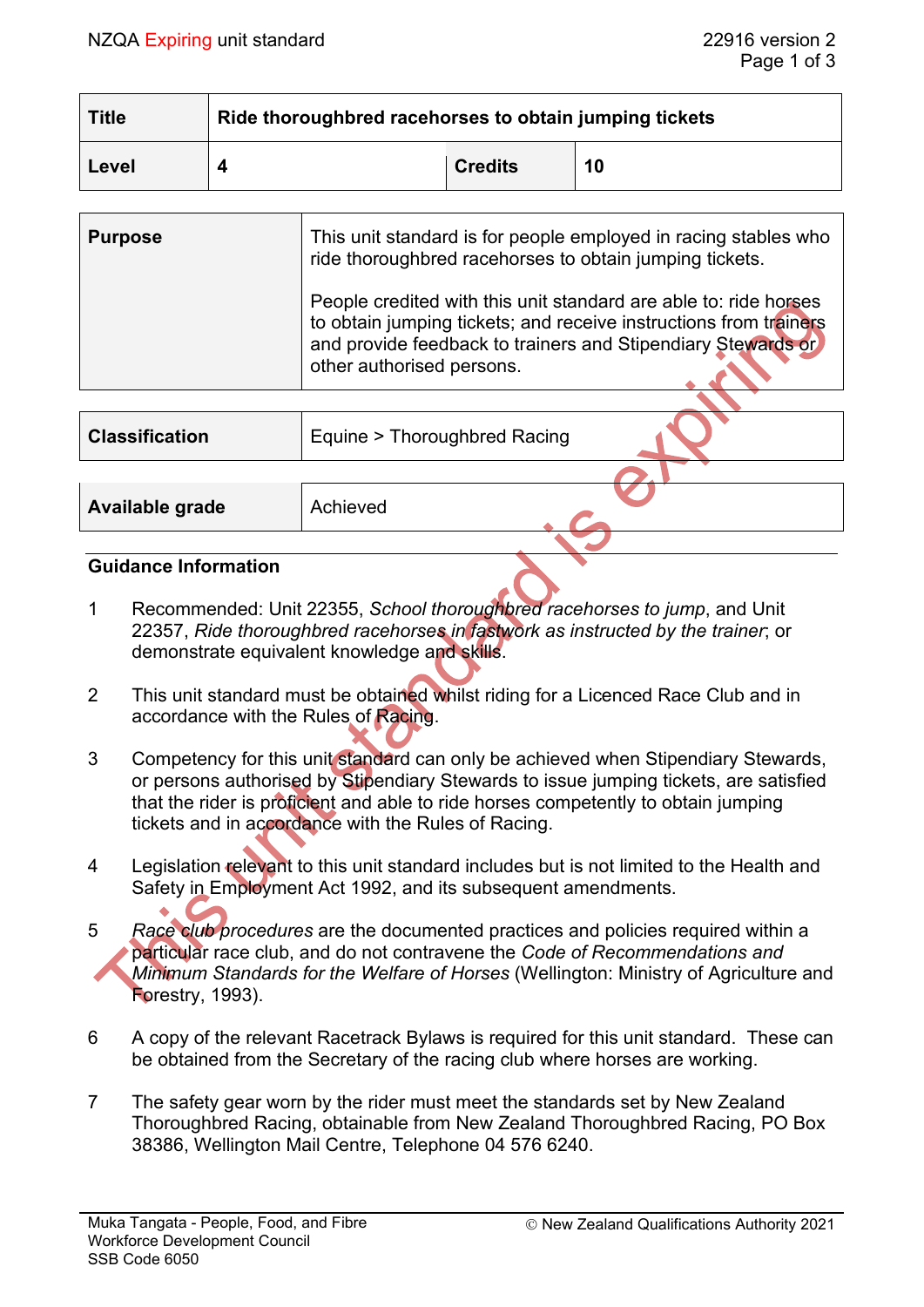in C.

- 8 Riders will carry out all activities in accordance with the Rules of Racing, which are obtainable from New Zealand Thoroughbred Racing, PO Box 38386, WELLINGTON MAIL CENTRE, Telephone 04 576 6240 or from [http://www.nzracing.co.nz/About/Publications.aspx.](http://www.nzracing.co.nz/About/Publications.aspx)
- 9 The rider must be assessed competent on at least four occasions.

# **Outcomes and performance criteria**

#### **Outcome 1**

Ride a horse to obtain jumping tickets.

#### **Performance criteria**

- 1.1 The horse is warmed up in accordance with trainer's instructions.
- 1.2 The horse is jumped competently over at least eight fences at a good pace on two occasions.

Range steeplechase, hurdle, part one and part two of jumping ticket.

- 1.3 The horse is jumped in the presence of a person authorised to issue a jumping ticket.
- 1.4 The horse is pulled up gradually at the completion of the workout.

## **Outcome 2**

Receive instructions from trainer and provide feedback to trainer and Stipendiary Steward or other authorised persons.

# **Performance criteria**

- 2.1 Trainer and/or owner are greeted in a courteous manner in accordance with industry standards.
- 2.2 Instructions are received from the trainer or their representative and are clarified.

Details of the way in which the horse completed the jumping exercise are related to the Stipendiary Stewards or authorised persons, and trainers or their representatives in a clear and concise manner.

Range mental attitude, ability to carry out work required, regularity of paces, willingness to perform, willingness to cooperate, jumping efforts.

**This unit standard is expiring. Assessment against the standard must take place by the last date for assessment set out below.**